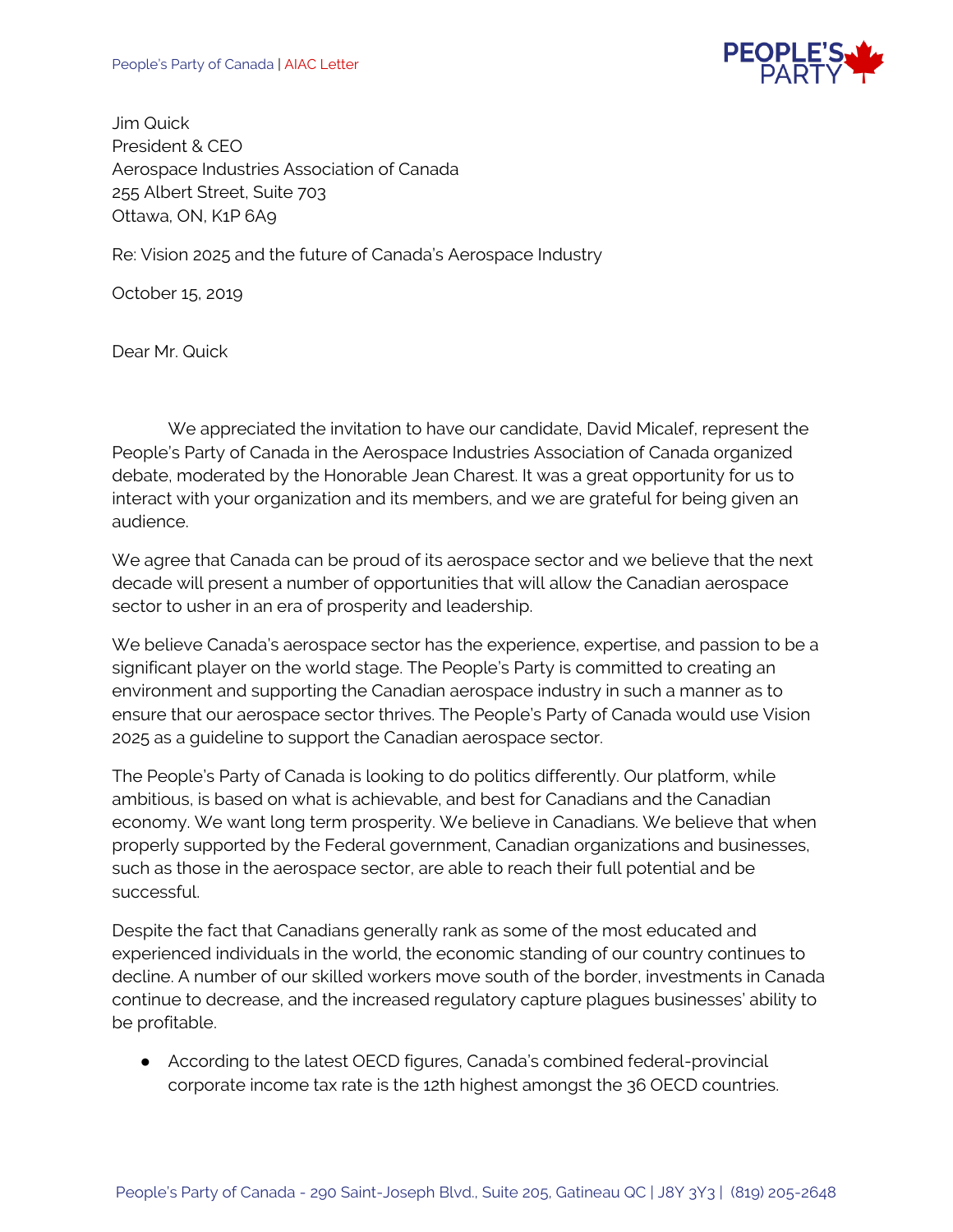

- In addition, the current economic environment in Canada has deteriorated and this can be seen in rankings established by a number of organizations. The [2019 edition](https://www.imd.org/wcc/world-competitiveness-center-rankings/world-competitiveness-ranking-2019/)  [of the IMD World Competitiveness Ranking](https://www.imd.org/wcc/world-competitiveness-center-rankings/world-competitiveness-ranking-2019/) places Canada 13th out of 63 countries, the worst performance in the annual survey's history, which goes back to 1997.
- The Financial Post published an article detailing how, according to Statistics Canada, the Direct Foreign Investment (DFI) in Canada (inflow) decreased from \$70 billion to \$30 billion, whereas the outflow increased from \$70 billion to \$100 billion.
- The current government poorly modified the taxation of private corporations. The Investment Industry Association of Canada (IIAC) declared that "The new rules were introduced too quickly and with insufficient analysis", which created a significant number of issues for small and medium sized businesses.
- Carbon taxes, in addition to CPP hikes, are making businesses less competitive due to the associated costs increase.

This list is not exhaustive and points to an environment which is not business friendly.

With emerging Asian markets, an increased demand for innovation in green technology, and the current fleet to be replaced within the next decade, the Canadian aerospace sector will be challenged on many fronts. It is imperative that we seize this opportunity and come out ahead.

The People's Party of Canada believes that the best approach is to create an environment where Canadian businesses, large and small, can thrive without having to deal with unnecessary bureaucracy and taxes. Without the proper support of the Federal government, the Canadian aerospace sector will be restricted in its success.

The concrete steps we would take include the following:

- In-depth conversations with organizations such as yours to get a better understanding of the pain points of your industry, and how we can address them – in addition to consulting Vision 2025;
- Continue to fund research and development;
- Promote foreign investment into Canadian companies;
- Increase the percentage of economic immigrants and improve the selection and (integration) process so that immigrants are set up for success;
- Roll-back the recent changes to the tax code that disproportionately affects small and medium sized business;
- $\bullet$  Simplify the tax code;
- Abolish interprovincial trade barriers;
- Over the course of one mandate, gradually abolish the personal capital gains tax by decreasing the inclusion rate from the current 50% down to 0%; This will increase the return on investment and permit the allocation of capital to its most efficient uses and encourage riskier ventures that are likely to bring more innovation;
- Gradually reduce over the course of one mandate the corporate income tax rate from its current 15% down to 10%. When completed, this measure will make about